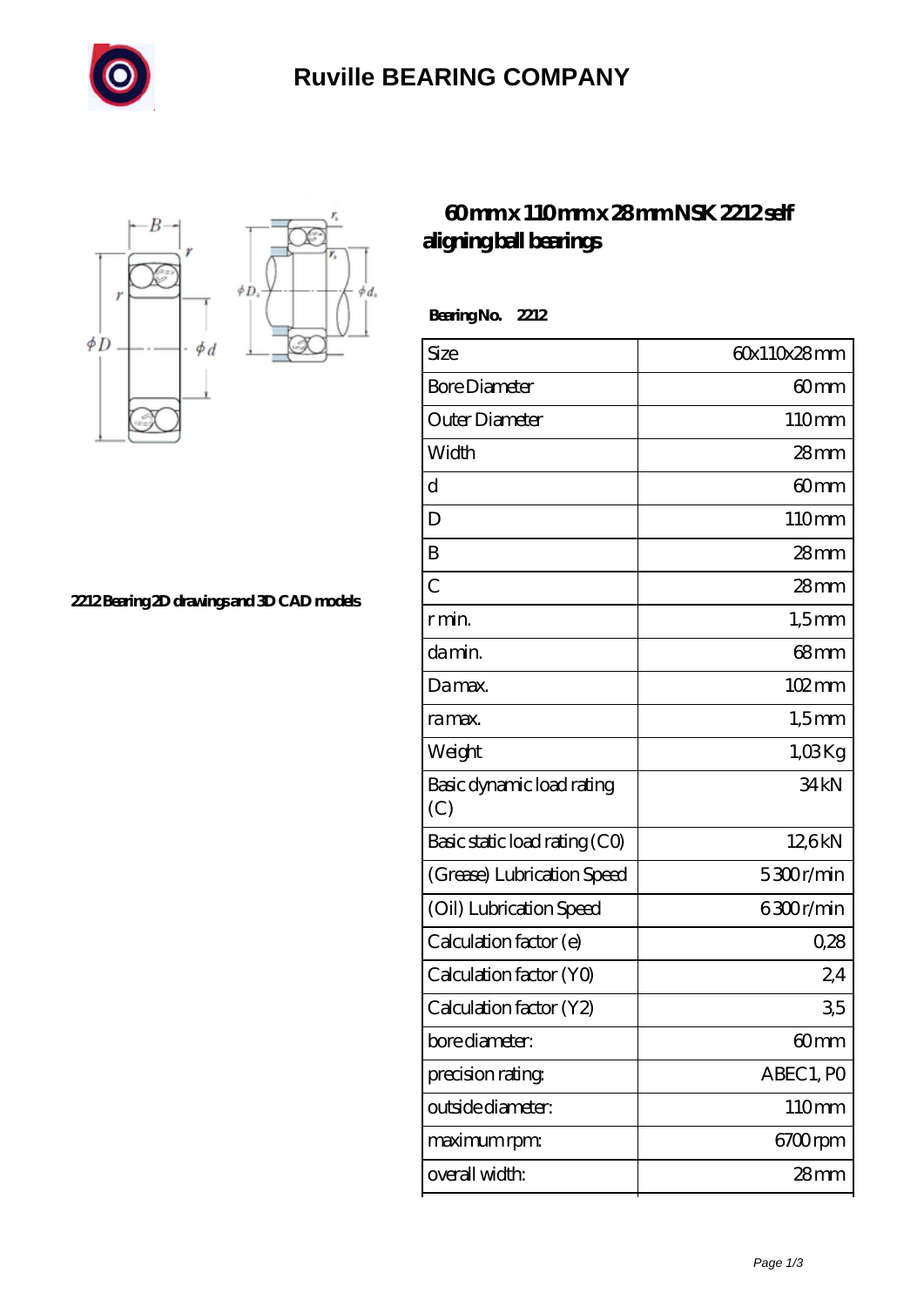

## **[Ruville BEARING COMPANY](https://sitecoachoutlet-2014.com)**

| cage material:         | Steel Cage        |
|------------------------|-------------------|
| bore type:             | Straight          |
| finish/coating         | Uncoated          |
| closure type:          | Open              |
| fillet radius          | 1.5 <sub>mm</sub> |
| internal clearance:    | CO                |
| series                 | 2200              |
| dynamic load capacity. | 34000N            |
| <b>SRI</b>             | 625               |
| Y3                     | 23                |
| hidYobi                | 2212              |
| LangID                 | 1                 |
| <b>PCD</b>             | 85                |
| $D_{-}$                | 110               |
| Y <sub>2</sub>         | 35                |
| <b>SREX</b>            | $\overline{0}$    |
| cyl count              | 18                |
| $\mathbf{B}$           | 28                |
| hidTable               | ecat_NSSAB        |
| Oil rpm                | 6300              |
| <b>SRE</b>             | 0                 |
| Y <sub>O</sub>         | 24                |
| mass                   | 1.03              |
| ra                     | 1.5               |
| GRS rpm                | 5300              |
| <b>SRIX</b>            | 005               |
| groove inner           | 73083             |
| $D_a$                  | 102               |
| <b>SRIN</b>            | 0                 |
| CO                     | 126               |
| groove outer           | 98362             |
| <b>SREN</b>            | 0                 |
|                        |                   |